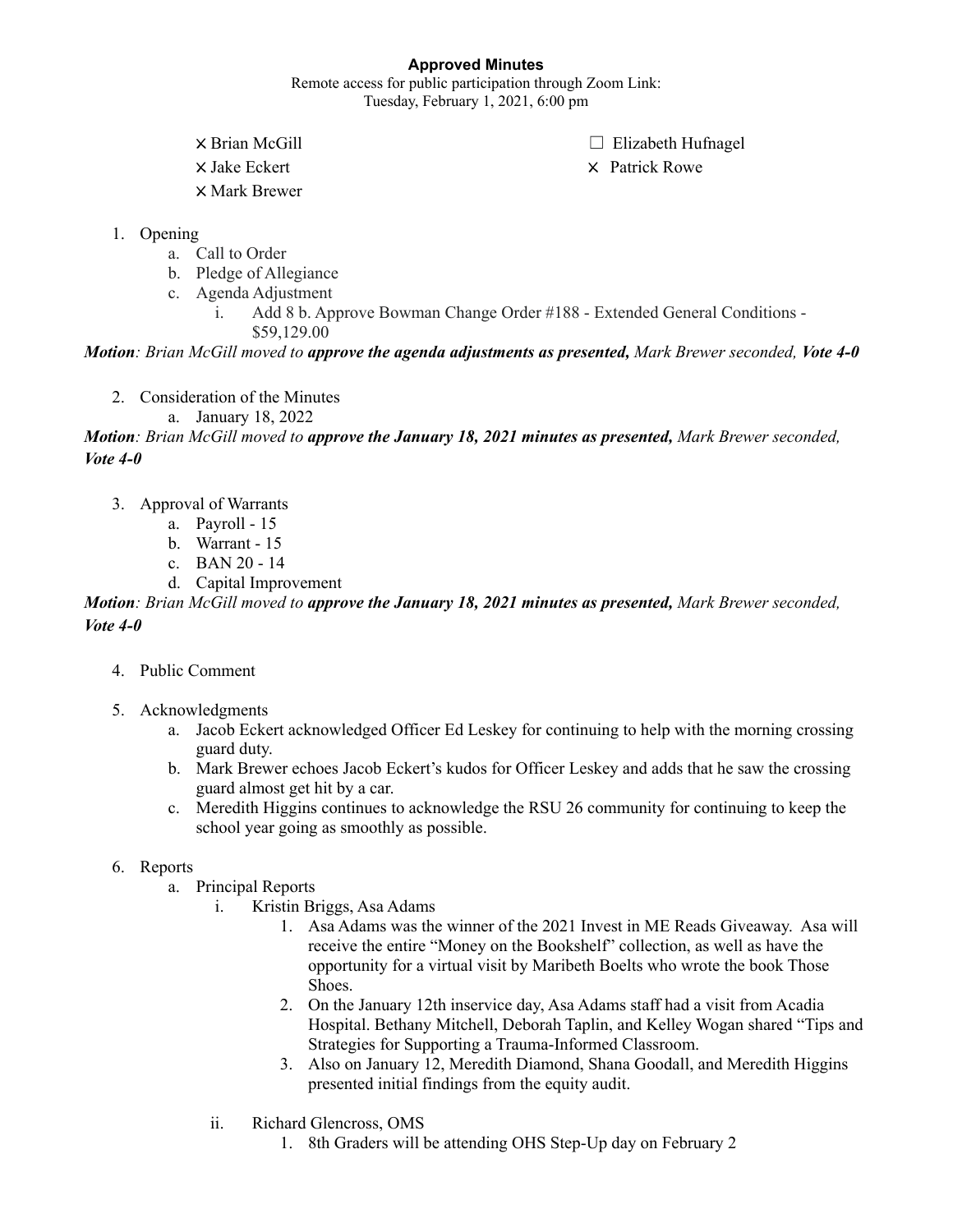- 2. A celebration of quarter two achievements in and out of the classroom is scheduled for the week before February break
- 3. Physical education classes are taking advantage of Maine winter weather and taking classes outside where they cross-country ski and snowshoe.
- iii. Meredith Diamond, OHS
	- 1. The National Honor Society induction ceremony was held on January 19.
	- 2. Senior Ella Allan Rahil was selected to represent Maine in the US Senate Youth Program
	- 3. Sophomore Ruth White was awarded the 2021 Gatorade Female XC Runner of the Year.
	- 4. The math team, led by senior Tommy Owen, is off to a great start.
	- 5. Planning for the 2022-2023 school year
		- a. Over 50% of current 9th-grade students have IEPs or 504 plans, and the staff is working to find solutions to make classes and schedules ideal for all students

### b. Superintendent Report

- i. Meredith Higgins, Superintendent
	- 1. Bringing a class-size projection for the entire district to the Board during budget discussions
	- 2. The draft calendar will be brought to the Board at the February 15 meeting
		- a. Align with UTC
		- b. Taking staff feedback into consideration
	- 3. Equity Audit report is due to arrive February 4
		- a. Board Workshop to discuss findings is scheduled for 5:30 on February 15
	- 4. Brainstorming ideas to deal with the substitute shortage.

# 7. Discussion Items

- a. COVID Discussion
	- i. Return to School Plan Review
		- 1. Recommend to remove most of section 8, and just leave "The district will follow current state guidelines for handling the occurrence of a COVID+ case in the schools (SOP document)."
		- 2. Remove document dates
		- 3. Supt Higgins will bring a marked up SOP to the February 15 meeting
	- ii. COVID Dashboard
		- 1. A section has been added to the dashboard unveiled at the January 18 meeting that shows more historical data
- b. OHS Co-Principal Model
	- i. The OHS Community was surveyed as to whether they think the co-principal model is working, and the results consistently showed that the community feels that the model is working for OHS
	- ii. Supt Higgins recommends that for the 22-23 school year, OHS maintains the co-principal model, and that the teachers assisting the principals go back to their traditional roles

### *Motion: Brian McGill moved to enter executive session under 1 M.R.S.A.§405(6)(A), Mark Brewer seconded. Vote 4-0.*

*Entered executive session at 7:05. Exited executive session at 7:27.*

*Motion: Brian McGill moved to adopt the Superintendent's recommendation to continue with the co-principal model at OHS, Mark Brewer seconded. Vote 3-1*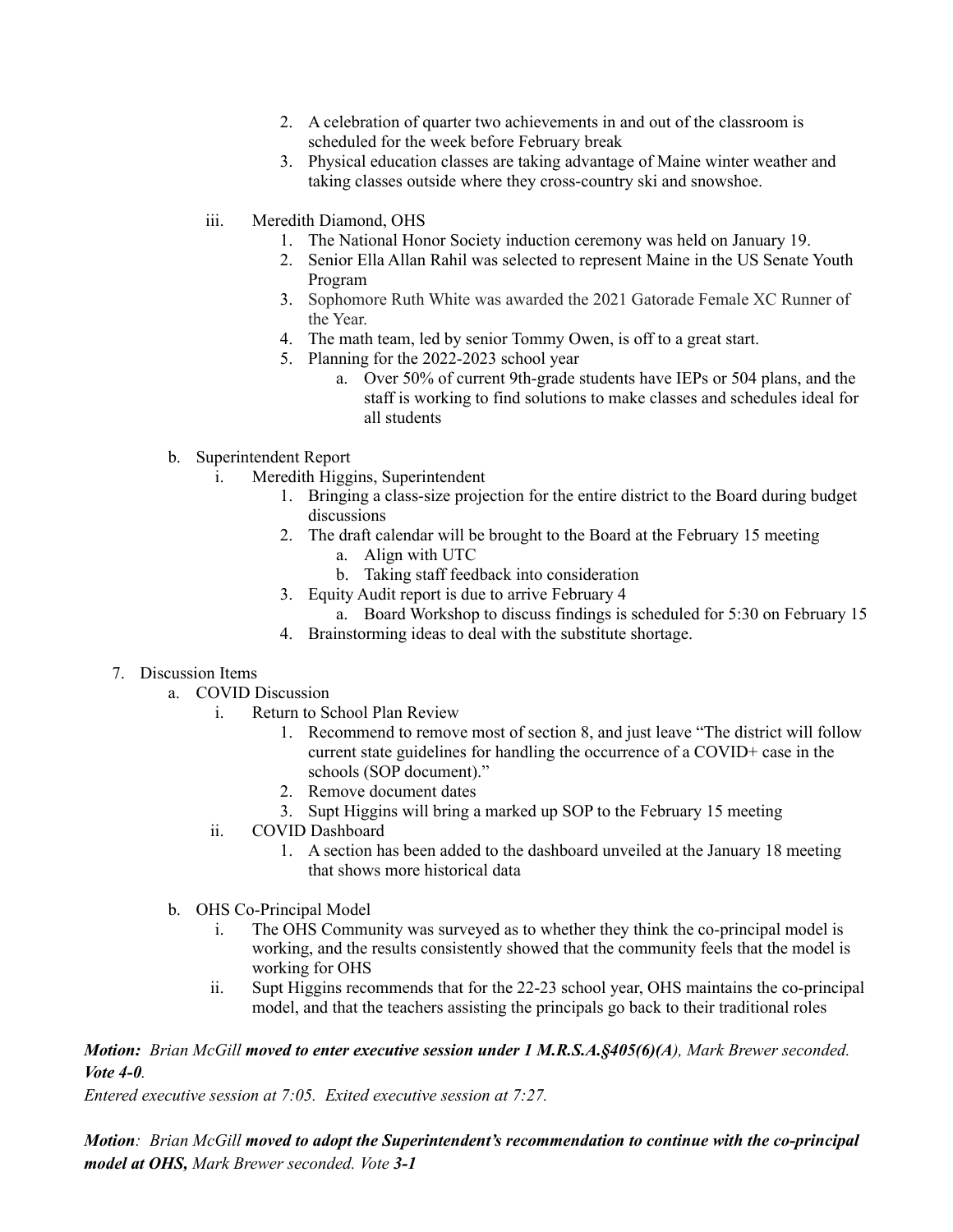- c. FY 23 Budget
	- i. Bringing specific numbers to the next Board meeting
	- ii. Budgeting factors:
		- 1. ED279 State subsidy is \$347,000 higher than last year
		- 2. The unassigned fund balance is over \$3 million
		- 3. Staffing changes
		- 4. Increased energy rates
		- 5. Bond payments
- d. Brown-Tail Moth Inquiry
	- i. Facilities director Bill Cody is researching ways to combat the brown-tail moth
		- 1. An arborist and community members are coming to help figure out ways to cull the number of brown-tail moth caterpillars on the RSU 26 campus
- 8. Action Items
	- a. Staff Nominations
		- i. Co-curricular nominations

*Motion: Brian McGill moved to approve the slate of co-curricular nominations as presented, Mark Brewer seconded, Vote 4-0*

b. Approve Bowman Change Order #188 - Extended General Conditions - \$59,129.00 *Motion: Brian McGill moved to approve the Bowman Change Order #188, Mark Brewer seconded, Vote 4-0*

- 9. Subcommittee Reports
	- a. Policy Subcommittee
		- i. Feedback from the Technology committee for policies involving student and staff computer use
		- ii. Working through the remainder of the policy review
	- b. United Technology Center
	- c. SPRPCE
	- d. Curriculum Subcommittee
		- i. Next meeting February 10, 2022 at 3:30
	- e. Facilities/Building committee
		- i. Working through "punch lists" to make sure that all construction work is completed to high standards
- 10. Other Business
	- a. Cheerleader follow-up
	- b. Board Survey
- 11. Future Agenda Items
- 12. Public Comment
- 13. Date, Time, and Location of Next Meeting
	- a. Tuesday, February 15, 2022 Board Workshop (Equity Audit Report), in-person and via Zoom, Time TBD
	- b. Tuesday, February 15, 2022 Regular Meeting, in-person and via Zoom, 6 pm
- 14. Request for Information and Follow-up